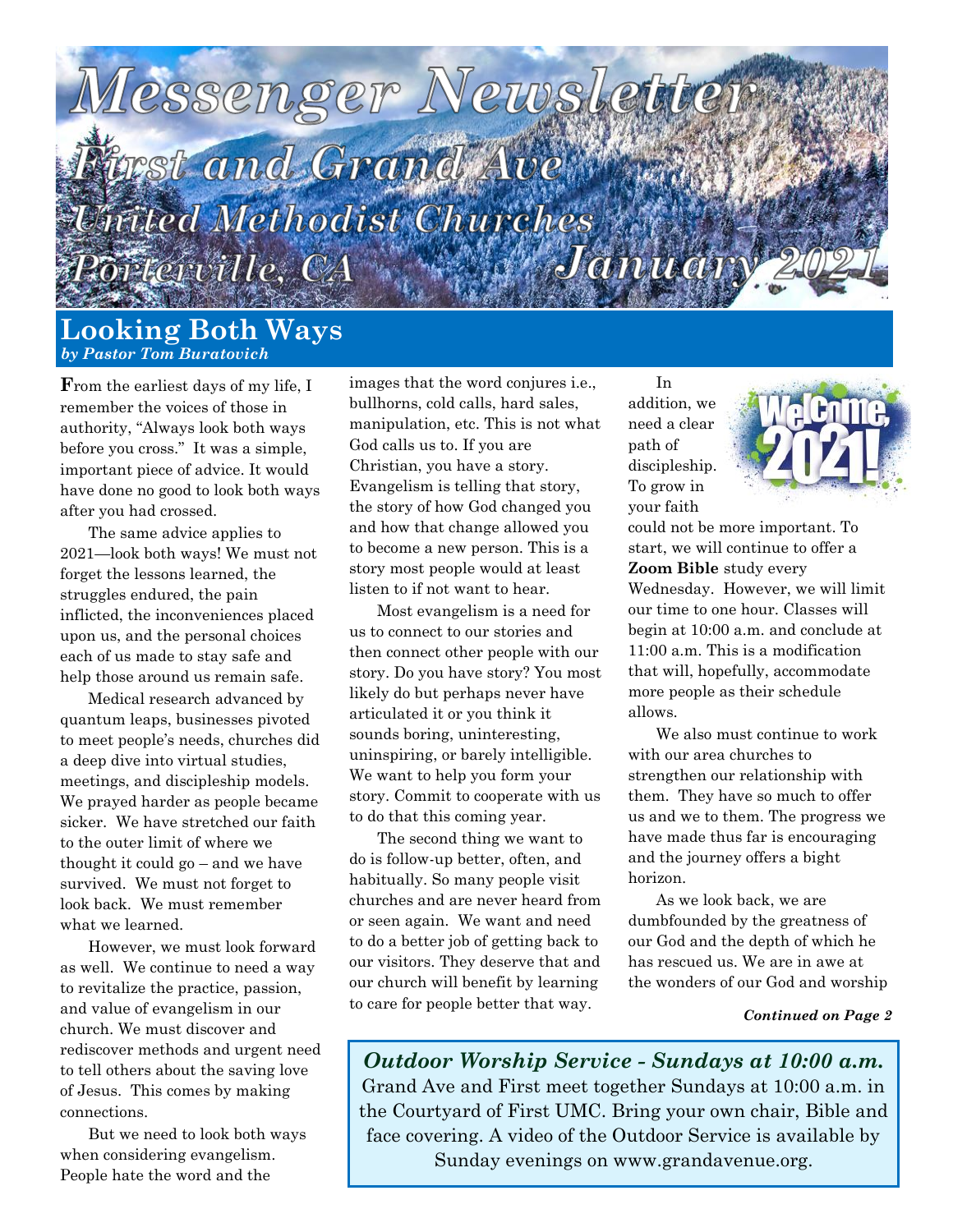# **Youth Ministry**

**H**appy New Year! Yes, we finally made it through 2020. For many, this past year has been a difficult one having to deal with the virus, schools going to distance learning, churches unable for a time to meet in person, businesses closing, people losing jobs, and list goes on and on. But we cannot only focus our attention on the negative. For many people 2020 brought with it blessings of answered prayers, growth in their relationship with God, better health and growing families. We were reminded of how important it is for each of us to be with our church families and how gathering each week fulfills a need we each have. We have seen family and friends make it through daunting surgeries and recover well, along with many other blessings. 2020 was rough, but God is still good all the time and I think we each need to remember that.

Now we are blessed to enter 2021 with all the fervor that a new year brings with it. Personally, I am excited to be beginning a new year. Each year offers us a sense of a new beginning or some of us may think of it as a fresh start that has endless possibilities. Many of us during this time will make resolutions and goals that we hope to bring into fruition. These goals may be related to our health or our financial status or something of that nature. Many of the youth I speak to about resolutions and goals for the new year often put their focus on being successful in school and getting jobs. These are all good goals, but unfortunately, many people, youth and adult alike, often do not include any spiritual goals in their personal goal lists.

I believe the beginning of a year is a great opportunity and the perfect time to discover a spiritual

goal and focus your attention on completing it. Maybe you would like to read the entire Bible in a year, possibly journal as you read God's word, pray more often, discover your spiritual gifts, learn to share the gospel of Jesus, or simply develop the habit of trusting God with your life. A spiritual goal is important because it allows us to focus more deeply in areas of our faith that we may have neglected for one reason or another.

I believe that many of us when we are intentional on what we desire to accomplish and we do our part in doing what needs to be done to meet these goals and we trust God through our efforts and trials, we produce within us a perseverance that continues to grow as we continue to stay on our journeys. I have sat down and written out my goals for 2021 and I did include multiple spiritual goals. I encourage each of you, along with my youth, to pray and



#### **ISAIAH**  $4 1 : 3 1$

discover an area of your spiritual journey that would benefit from you having a goal related to your relationship with Jesus. Putting more time and energy and prayer towards your spiritual journey can bless your walk with Jesus in amazing ways. I pray your goals will be met this year and your faith be unstoppable. Happy New Year to each of you!

> God is Love, *Ryan Ridenour*

## **Looking Both Ways … • continued from page 1** *by Pastor Tom Buratovich*

him in the beauty of his Majesty. We have endured a collective chronic stress level from which we need to recover. This will mean moving slower, being patient with ourselves and others, and celebrating the steps of recovery that we take. As we look back, we also see the many ways that innovation and risk have allowed us to grow in our confidence of how God uses our courageous moments when we step out. Strengthen our feet, O God, when fear weakens them.

As we look forward, we realize that our predictive abilities are

imperfect, and on occasion, very flawed. But we serve a God who knows the future and is using every present moment to shape a future that is for our good despite the struggle, pain, and weakness we experience in the moment. God holds our future and will hold this tight as he prepares a future that prepares us to be reunited with him in glory.

Church, look both ways and then walk together with Jesus, the Head of the church, our Redeemer and Lord.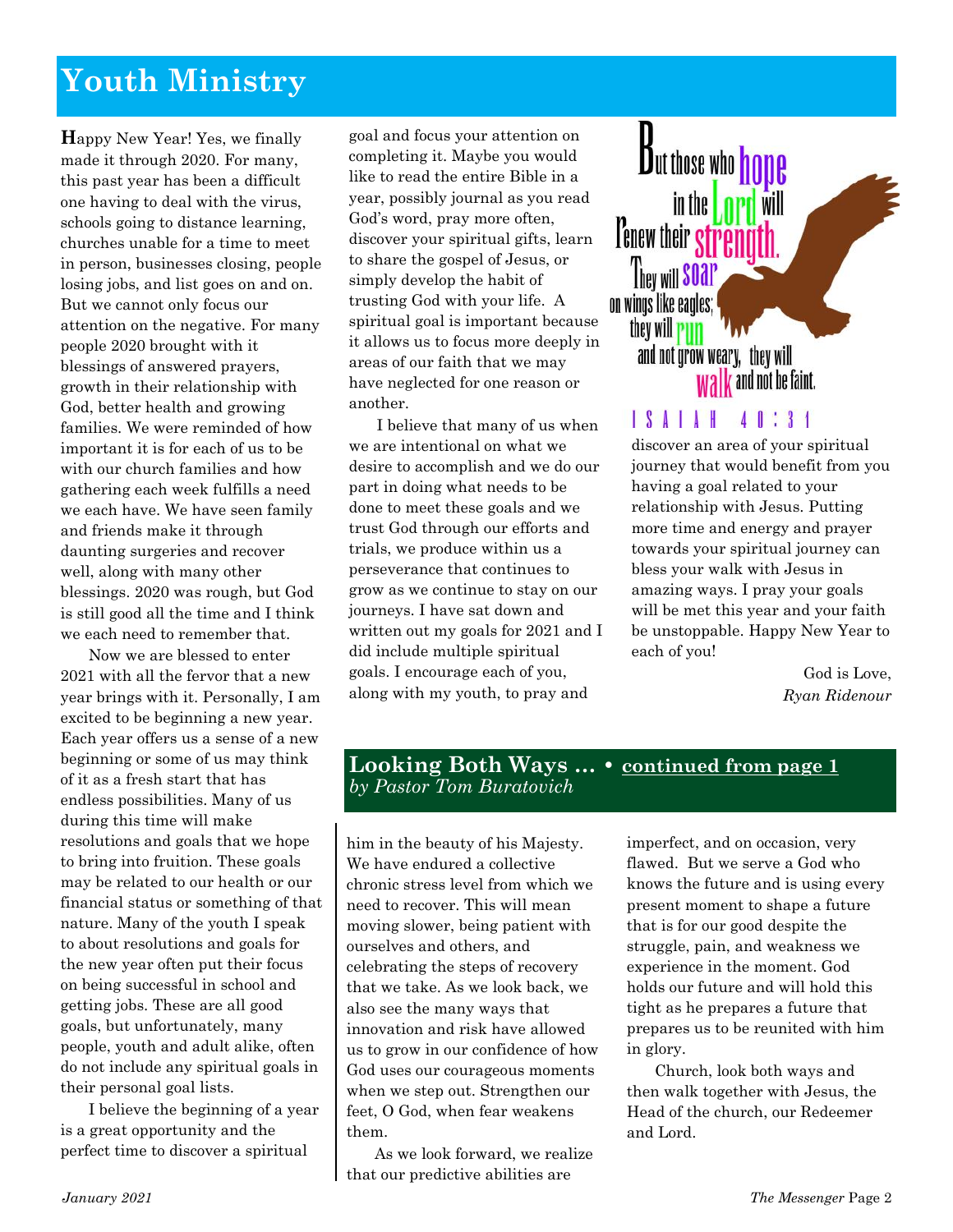# **Defeat Despair With Blessings**

**Despair…** Such an awful sounding word. Actually, the meaning is worse than the word sounds. Despair is the "complete" loss or absence of hope. Listening to that can fill you with despair and total depression. Never fear, I have a remedy for that.

*"If you're worried and you can't sleep Just count your blessings, instead of sheep And you'll fall asleep, counting your blessings."* 

Very wise words to a song that Bing Crosby sang in the film White Christmas titled " Count Your Blessings (Instead of Sheep)". This song was written by Irving Berlin and used in the movie, which was released in October 1954.

Another popular hymn written by Johnson Oatman Jr. in 1897 is titled "Count Your Blessings" also. In fact, I have not been able to get this song out of my mind lately.

> *" When upon life's billows you are tempest-tossed, When you are discouraged, thinking all is lost, Count your many blessings, name them one by one, And it will surprise you what the Lord hath done. Count your blessings, name them one by one, Count your many blessings, see what God hath done."*

If we just look at these two examples, this is a span of 123 years that we have be told for to count our blessings. I think that is a pretty good indication that there is something to it. But when you are filled with despair and have completely lost hope in everything it is not the easiest thing to remember to do. It is so much easier to keep looking at the negative and keep our outlook narrow. Though if we expand our view, it becomes easier to see the blessings in life that we miss with a narrow outlook. That is

why these songs were written.

Singing helps us to remember things. Children are taught songs for days of the week, months of the year, ABC's & 123's. Singing makes us happy and eases our mind. So, when you sing and count your blessings, your mood gets better.

Sometimes it may feel like we don't really have any blessings to be thankful for. Especially when we are filled with despair. But God grants us blessings every day. Below, I have listed a few.

#### **Blessing #1- Forgiving**

God continually forgives us of our sins if we come to him with a pure heart. Can you imagine how horrible it would be to never be forgiven for anything? All of the guilt we would carry around with us. I think that "forgiving" is a wonderful blessing.

#### **Blessing #2- Healing**

God is in charge of all healing. Healing in the body occurs through God by the means of Doctors, medicine and hospitals. Healing in the mind and soul also comes from God. He heals shame, guilt, tempers, and depression. Healing, a wonderful blessing.

### **Blessing #3- Protection**

We are all alive today because God has protected us from danger or death. We don't even know how many times He has saved our lives or guided our paths. He sealed the mouths of the lions in the lion's den for Daniel. Protection, another wonderful blessing.

### **Blessing #4- Love**

God is love. He surrounds us with His never-ending love every day. Everything He gives us is all out of His love. Love, again, a wonderful blessing.

BLESS THE LORD, O MY SOUL: AND ALL THAT IS WITHIN ME, BLESS HIS HOLY NAME. BLESS THE LORD, O MY SOUL, AND FORGET NOT ALL HIS BENEFITS: WHO FORGIVETH ALL THINE INIQUITIES:



### **Blessing #5- Strength**

Many times in our lives, we have been at our wits end and filled with despair. We just know that there is no possible way for us to go on, we have truly lost all hope. But somehow, we do go on. That, again, is God showing up in our lives and blessing us with the "strength" to go on. Strength, again, a wonderful blessing.

God gives us many wonderful blessings each day. So many more than we realize. We should count as many as we can, every day. In return for the blessings He gives us, we can bless God too by remembering all that He has blessed us with and thank him for it. "Count your many blessings, name them one by one" and sing our hearts out in praise.

May God bless you abundantly in this New Year,

> *Melody Burkhart* Children's Sunday School

*Sunday School Online* Join Melody online for Children's Sunday School every Sunday morning at **www[.grandavenue.org](http://grandavenue.org/)**



**See you on Sunday!**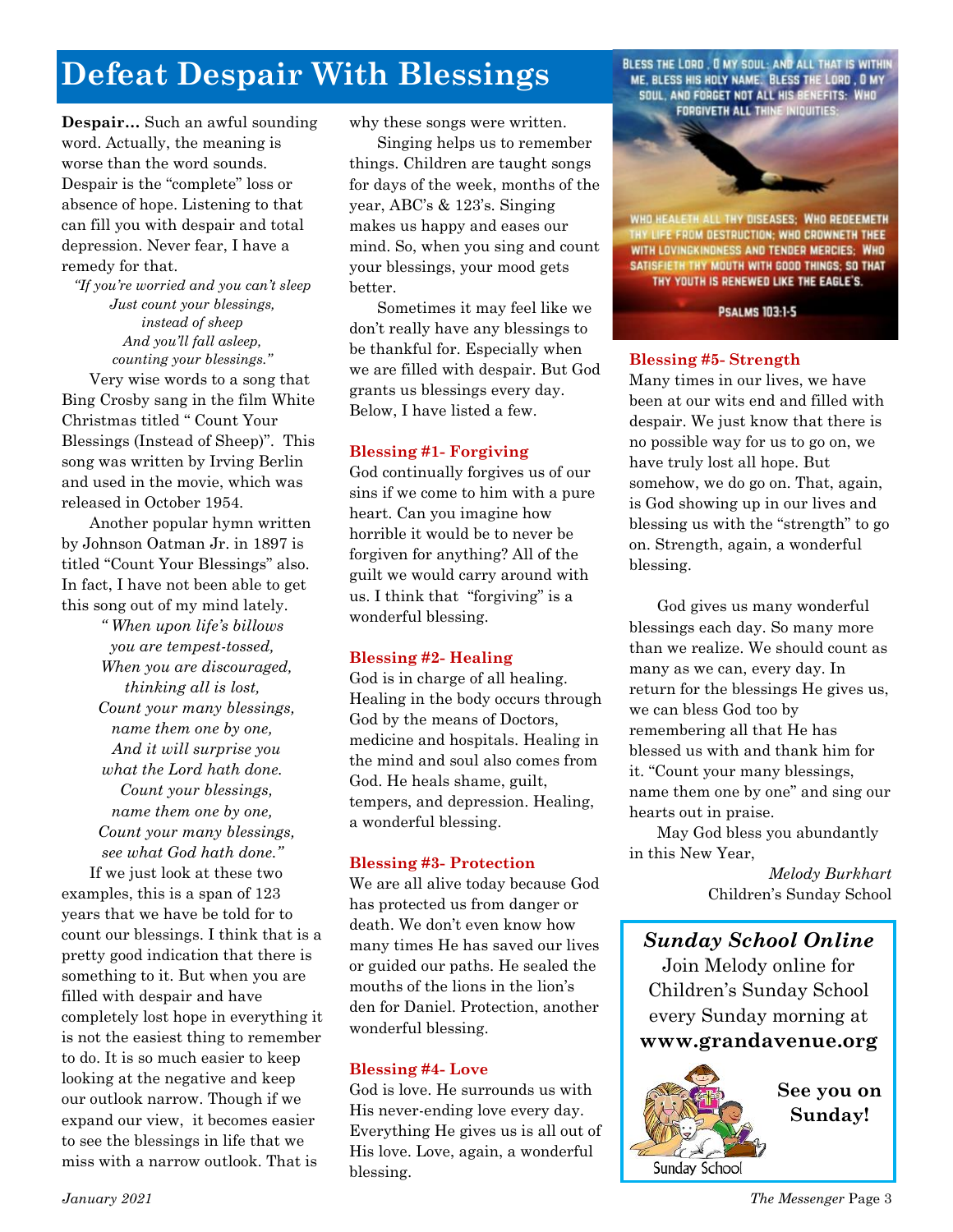# **The Experimental Indoor Garden**

*"And I heard a loud voice from the throne saying, 'Now the dwelling of God is with men, and he will live with them. They will be his people, and God himself will wipe every tear from their eyes. There will be no more death or mourning or crying or pain, for the old order of things has passed away.'"* Revelation 21:3-4 NIV

**W**ithout a heated greenhouse, there is no year-round gardening here in Michigan—something Al and I really miss. That is why we decided to get an early start on next summer's garden by starting some vegetables from seed in our sunroom. Well, it was mostly my idea. I thought we could start the seeds indoors and then transplant them outside later.

Most of the houses in our neighborhood have a sunroom at the back, usually a screened in porch or a lightly insulated room with windows on three sides. Previous owners remodeled our sunroom, putting in carpeting, better windows and insulation. However, it still tends to be cooler than the rest of the house by about ten degrees. It's a perfect place to grow house plants and also for our two dogs to hang out.

Last summer's success with outdoor raised garden beds prompted me to want to get an early start this year. About a month ago, we took a quick trip to a local nursery for brussels sprouts seeds. We also bought pansy and bush bean seeds along with a small "greenhouse" consisting of a covered tray containing individual pods made of coconut husks.

The pods were perfect for the tiny pansy and brussels sprouts seeds, but too small for the bigger bean seeds. So, the first two packets were divided among fifty pods. What to do with the bean seeds? They were finally planted in a cardboard egg carton, with one seed per section. It seemed

to be a good temporary 'home' since directions on the package said to plant them one inch deep.

The two cartons and the greenhouse tray filled one entire shelf of a plant stand in front of the east facing window. When the sun came out, there was plenty of light; however true to November and December in Michigan there were many days when it was raining or cloudy outside. A small purple light aimed at the pansies and brussels sprouts seemed to help.

Even though all of the seeds were planted at the same time, the bush beans got off to a fast start. Within a week, they had outgrown the egg carton container, necessitating another trip back to the nursery. This time we found some biodegradable pots made of cow manure.

The manure pots weren't such a great idea. Not only did they smell like manure once they



became damp, they also attracted the attention of TJ the lab who was caught in the act of eating some of the pots, with dirt and the plants strewn on the floor of the sunroom! After that, everything got moved up to a higher shelf. Indoor gardening has its problems!

Another problem was summed up by Al's comment: "your timing was a little off!" It looks like the beans are going to be harvested indoors, that is if they produce at all. I should have read the description on the seed package which said that they would reach maturity in two months!

The other veggies aren't doing as well and may not make it at all. He thinks we might have to start the whole process over again in April. Oh well, it was a good experiment anyway.

Watching the different stages of the beans has been interesting: first with their seeds swelling; and then strong stalks emerging. Two cotyledons, looking like the original seed were attached to each stalk. Eventually they opened to reveal a couple of small leaves. After the cotyledons dropped off, more leaves began to grow. At the end of its life cycle, after having hopefully produced some tasty Italian Romano beans, the plant will dry up and be pulled out.

Sort of like our earthly bodies, bodies that are aging and slowing breaking down, one day to be exchanged for new ones—heavenly bodies that are immortal and eternal. Just think…no more death, sickness, mourning or aches and pains! But even better than that, we can look forward to an eternity in heaven with God—Father, Son and Spirit. Praise God for the hope we have through Jesus!

*For more information, please visit*  [www.goodnewswithjudy.blogspot.com](http://www.goodnewswithjudy.blogspot.com/)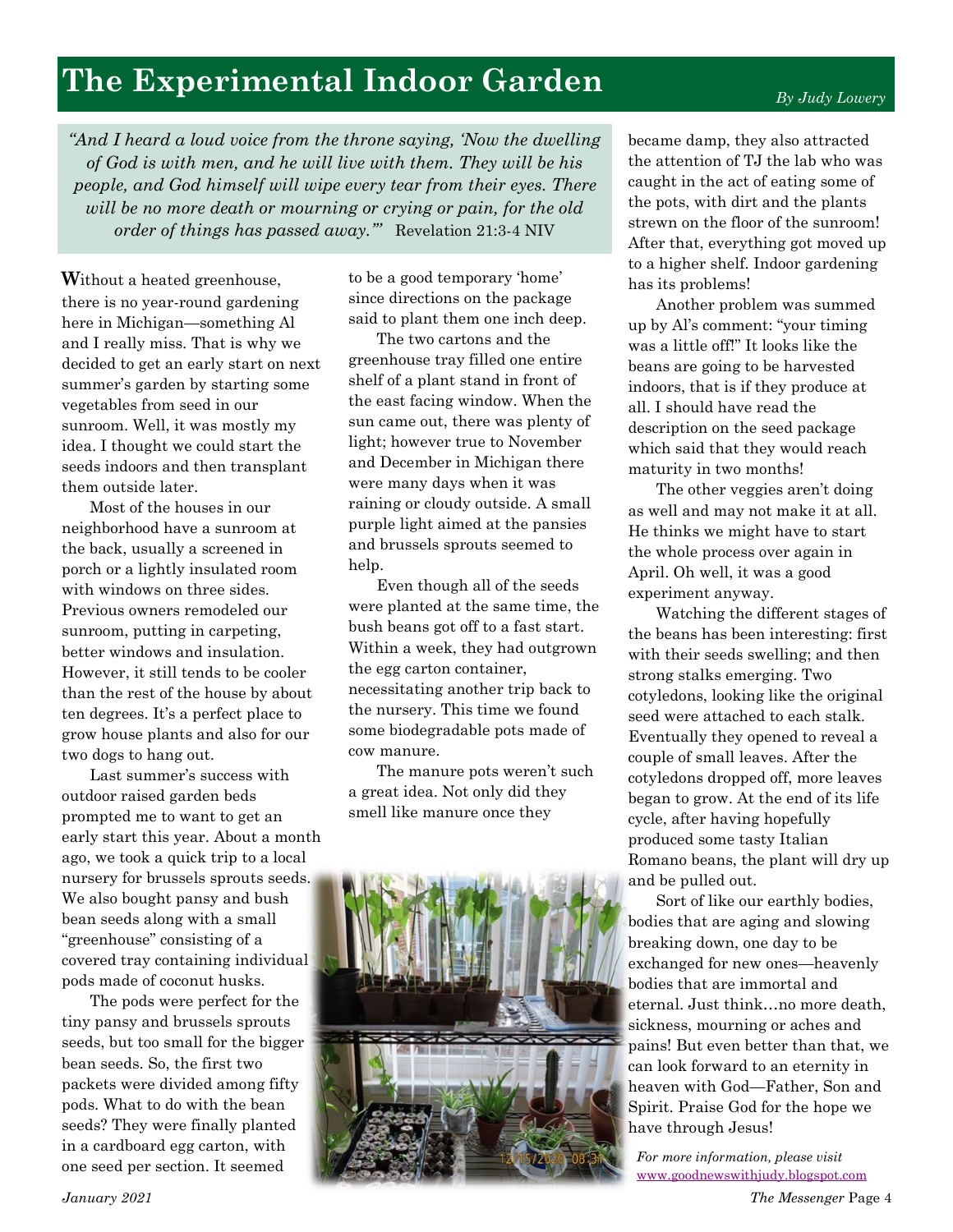# **January 2021 Prayer Calendar**

**Friday, January 1 -** Pray for a healthy 2021! Pray for a new year full of hope and peace!

**Saturday, January 2-** Pray for the Clothing Closet at FUMC this month. This month Clothing Closet will meet by appointment only.

**Sunday, January 3 -** Pray for the Outdoor Worship Service at 10:00 a.m. Please wear face covering and bring a lawn chair.

**Monday, January 4 -** Pray for the ones who are experiencing illness or rehabilitation. Pray for healing and strength.

**Tuesday, January 5 -** Psalm 29:11 *"The Lord gives strength to his people, the Lord blesses his people with peace."* Pray to remember this verse.

**Wednesday, January 6 -** Pray for the online Bible Study from 10:00 to 11:00 a.m. If you would like to participate, contact Pastor Tom.

**Thursday, January 7 -** Pray and reflect on Bible verse 2 Corinthians 5:7 *"For we live by faith, not by sight."*

**Friday, January 8 -** Pray for the Praise Team as they prepare for Sunday Worship Service.

**Saturday, January 9 -** Pray for our community of Porterville.

**Sunday, January 10 -** Pray for the Outdoor Worship Service at 10:00 a.m. Please wear face covering and bring a lawn chair.

**Monday, January 11 -** Pray and reflect on Isaiah 26:3 *"You will keep in perfect peace those whose minds are steadfast, because they trust in you."*

**Tuesday, January 12 -** Pray for the GAUMC Finance Committee meeting at 6:00 p.m.

**Wednesday, January 13 -** Pray for the online Bible Study from 10:00 to 11:00 a.m. If you would like to participate contact Pastor Tom.

**Thursday, January 14 -** James 4:8 *"Come near to God and he will come near to you. Wash your hands, you sinners, and purify your hearts, you double minded."*  Pray and reflect on this Bible verse today.

**Friday, January 15 -** Pray for the children and youth of GAUMC and FUMC.

**Saturday, January 16 -** Pray for the ones who are preparing for tomorrow's service.

**Sunday, January 17 -** Pray for the Outdoor Worship Service at 10:00 a.m. Please wear face covering and bring a lawn chair.

**Monday, January 18 -** Pray and reflect on Bible verses Ephesians 2:8-9 *"For it is by grace you have been saved, through faith - and this is not from yourselves, it is the gift of God - not by works, so that no one can boast."*

**Tuesday, January 19 -** Pray for the ladies of Linda Circle.

**Wednesday, January 20 -** Pray for the online Bible Study from 10:00 to 11:00 a.m. If you would like to participate contact Pastor Tom.

**Thursday, January 21 -** Pray that we can remember Isaiah 12:2 *"Surely God is my salvation; I will trust and not be afraid. The Lord, the Lord himself, is my strength and my defense; he has become my salvation."*

**Friday, January 22 -** Pray for Pastor Tom as he prepares and completes the sermon for this Sunday's Worship Service.



**Saturday, January 23 -** Pray and remember Joshua 1:5 *"No one will be able to stand against you all the days of your life. As I was with Moses, so I will be with you; I will never leave you nor forsake you,."*

**Sunday, January 24 -** Pray for the Outdoor Worship Service at 10:00 a.m. Please wear face covering and bring a lawn chair.

**Monday, January 25 -** Pray as we start the week that we will know that God is with us as we encounter many different situations.

**Tuesday, January 26 -** Today, thank God for your many blessings.

**Wednesday, January 27 -** Pray for the online Bible Study from 10:00 to 11:00 a.m. If you would like to participate contact Pastor Tom.

**Thursday, January 28 -** Please take a moment today and pray for our church families.

**Friday, January 29 -** Pray and reflect on Psalm 61:2 *"From the ends of the earth I call to you, I call as my heart grows faint; lead me to the rock that is higher than I."*

**Saturday, January 30 -** Pray that God can teach us to forgive as He forgives us.

**Sunday, January 31 -** Pray for the Outdoor Worship Service at 10:00 a.m. Please wear face covering and bring a lawn chair.